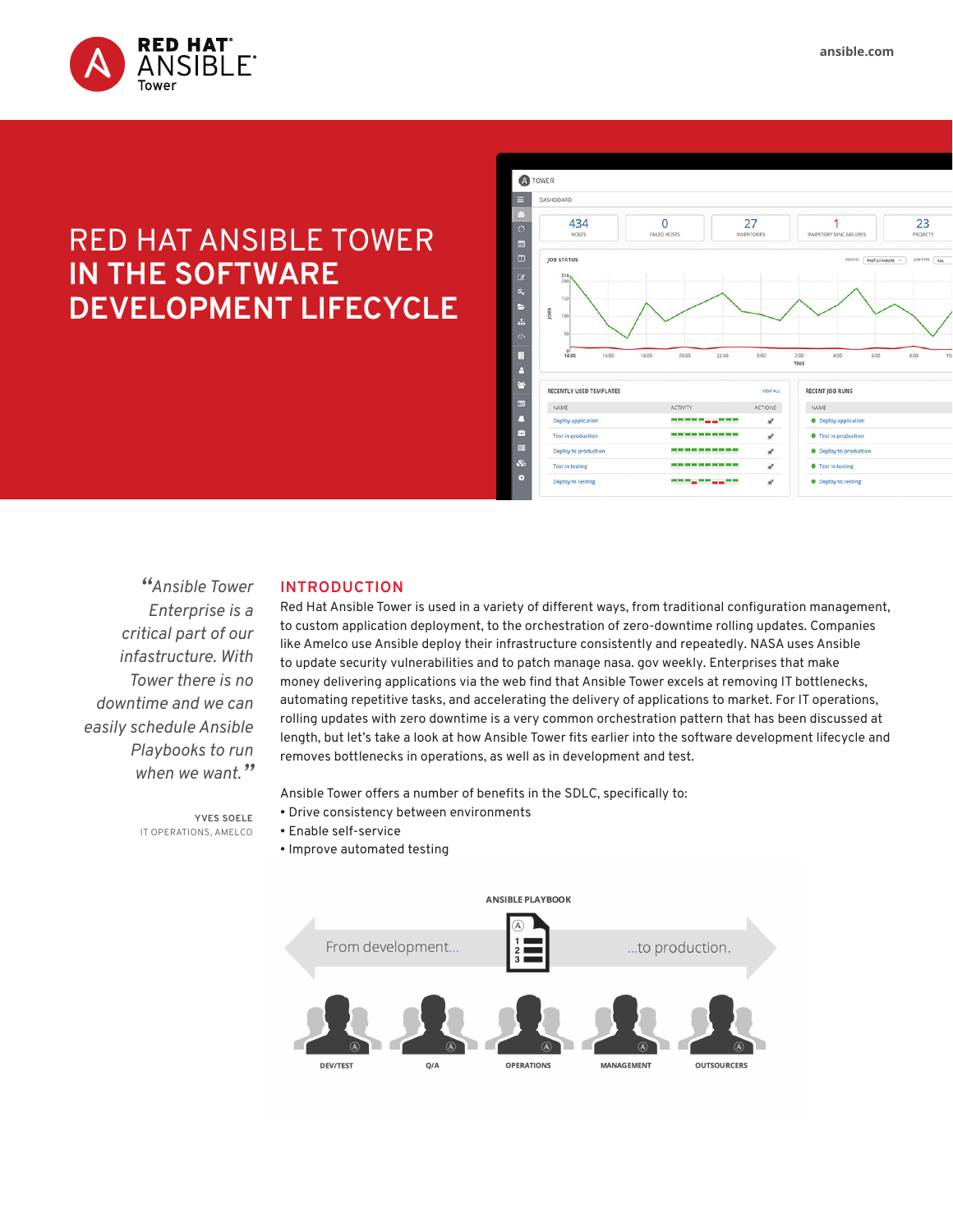Ansible Tower provides a pushbutton interface that templates how a Playbook should be run — deploying consistently and with repeatability.

### **DEVELOPMENT**

A typical day in the life of an application developer may be to: check out code, make changes, test locally, check in changes. During the course of this work, the development environment may become infected with small configuration tweaks and hand-crafted software stacks that differ dramatically from the environment that production code is ultimately deployed to. In fact, a common problem in many organizations is that the development environment may not exactly (or even closely) match what's in QA, Stage, and Release. Generally, the further away from production you get, the less and less the environments look the same. (Not just the obvious examples like software library versions, but more subtle items like configuration settings, authentication details, etc.). Inconsistency between code and the software stack that supports the application is a common cause of software errors and resulting production downtime. With Ansible, a Playbook captures the desired state of the stack and even the entire environment. Ansible Tower provides a pushbutton interface that templates how a Playbook should be run - deploying consistently and with repeatability. With Ansible Tower, a Playbook is run from a job template, which specifies the parameters and environment details of how to run the Playbook, with all of the parameters and options you would normally pass via the Ansible command line. There is no concern that the user will mistype an option or parameter to Ansible, potentially deploying to the wrong environment or with the wrong Playbook arguments since the template is triggered via the push of a button (or API.)

| <b>DEPLOY SOFTWARE TO TESTING</b>               |                                    |                           |              |
|-------------------------------------------------|------------------------------------|---------------------------|--------------|
| COMPLETED JOBS<br><b>DETAILS</b><br>PERMISSIONS | NOTIFICATIONS                      |                           |              |
| *NAME                                           | <b>DESCRIPTION</b>                 | *IOB TYPE @               |              |
| Deploy software to testing                      |                                    | Run                       | $\mathbf{v}$ |
|                                                 |                                    | <b>D</b> Prompt on launch |              |
| *INVENTORY @                                    | * PROJECT ©                        | *PLAYBOOK @               |              |
| Q Test environment                              | Q Software deployment              | deploy.yml                | $\mathbf{v}$ |
| <sup>o</sup> Prompt on launch                   |                                    |                           |              |
| * MACHINE CREDENTIAL @                          | CLOUD CREDENTIAL @                 | NETWORK CREDENTIAL @      |              |
| Q SSH key                                       | Q Amazon keys                      | $\alpha$                  |              |
| <sup>o</sup> Prompt on launch                   |                                    |                           |              |
| FORKS @                                         | LIMIT @                            | *VERBOSITY @              |              |
| $\hat{\cdot}$<br>$\mathbf 0$                    |                                    | 0 (Normal)                | $\mathbf{v}$ |
|                                                 | <b>Prompt on launch</b>            |                           |              |
| JOB TAGS @                                      | OPTIONS                            |                           |              |
|                                                 | <b>Enable Privilege Escalation</b> |                           |              |

Not only do these templates drive consistency between deployments — each time the button is pressed the same result is expected — but they also encourage a tremendous amount of Playbook reuse: Multiple job templates can be created that launch the same identical Playbook with different parameters. This enables the same Playbook to be used between environments or stages of release. The job template can use the same Playbook, but target different inventories (corresponding to different stages of release or different environments), pass different options, even use different credentials.

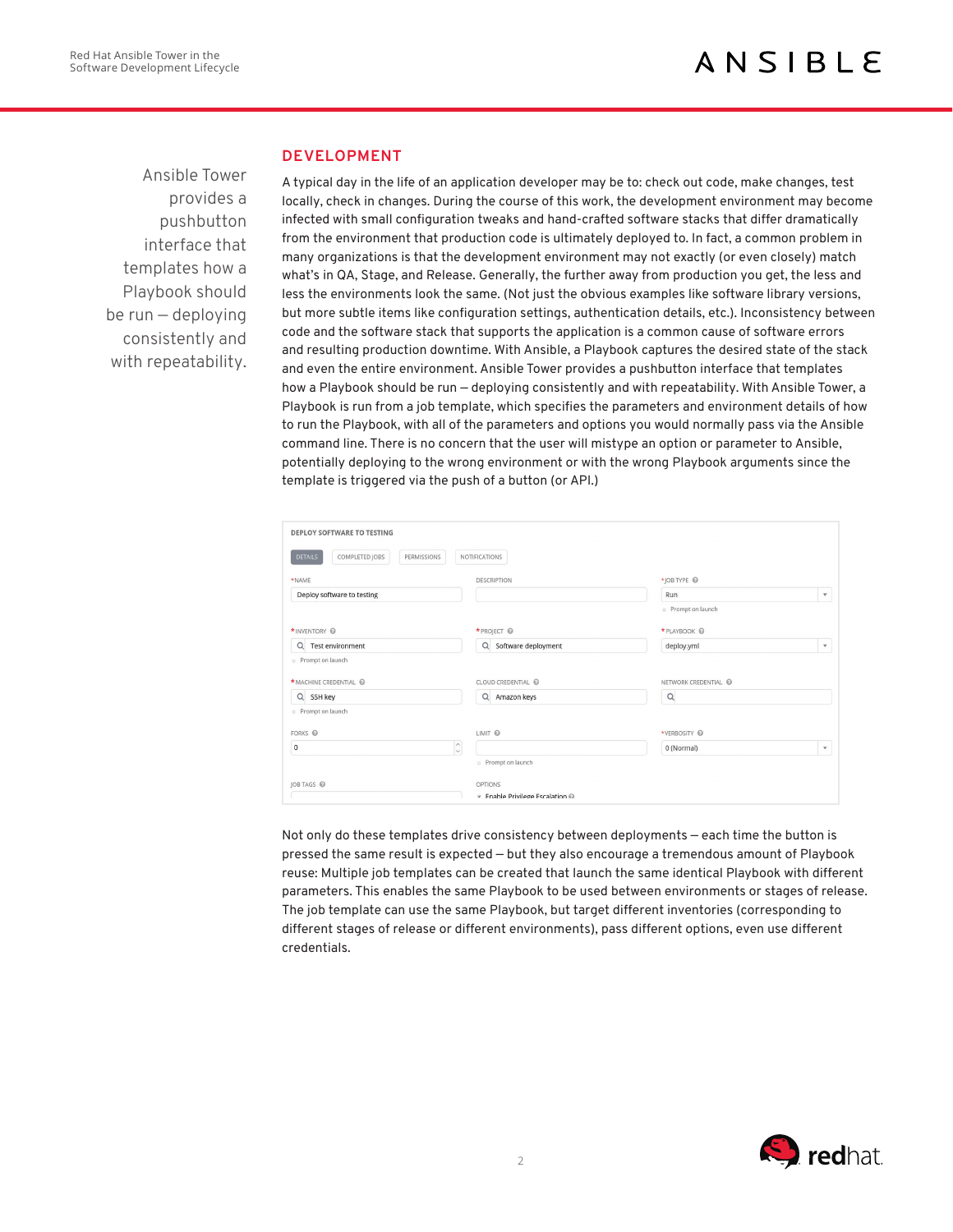This drives consistency between releases, even across different stages, by ensuring that the same steps to automate provisioning and deployment are followed between each stage.

| JOB TEMPLATES / DEPLOY SOFTWARE TO PRODUCTION   |                       |                               |              |
|-------------------------------------------------|-----------------------|-------------------------------|--------------|
| <b>DEPLOY SOFTWARE TO PRODUCTION</b>            |                       |                               | $\odot$      |
| COMPLETED JOBS<br><b>DETAILS</b><br>PERMISSIONS | <b>NOTIFICATIONS</b>  |                               |              |
| *NAME                                           | <b>DESCRIPTION</b>    | *JOB TYPE @                   |              |
| Deploy software to production                   |                       | Run                           | $\mathbf{v}$ |
|                                                 |                       | <sup>o</sup> Prompt on launch |              |
| * INVENTORY @                                   | * PROJECT @           | *PLAYBOOK @                   |              |
| Q Production environment                        | Q Software deployment | deploy.yml                    | $\mathbf v$  |
| <sup>o</sup> Prompt on launch                   |                       |                               |              |
| * MACHINE CREDENTIAL @                          | CLOUD CREDENTIAL      | NETWORK CREDENTIAL            |              |
| Q SSH key                                       | Q Amazon keys         | $\Omega$                      |              |
| <sup>o</sup> Prompt on launch                   |                       |                               |              |
| FORKS @                                         | LIMIT @               | *VERBOSITY @                  |              |
| $\mathsf{o}$                                    | $\sim$<br>M           | 0 (Normal)                    | $\mathbf{v}$ |

When combined with the role-based access control capabilities of Ansible Tower, Playbooks can be deployed at the push of a button, but in a controlled and easily-audited way. This allows an organization to spread the power of Ansible to any of its users. Even users unfamiliar with Ansible can run Playbooks that others have written. These features are commonly used to enable self-service provisioning of development environments by the developers themselves.

Typically, developers manually construct a development environment that starts out only loosely coupled to the production software stack and deviates further and further over time. Alternatively, developers are forced to request a new development environment from operations teams, usually incurring delays that proliferate throughout the software development lifecycle and lead to late deployments, missed deadlines, and lost business.

Tower enables developers to check out and provision their own development environment, built from scratch and 100% consistent with the software stack used in test, stage, and production — because it is built with the same Playbook. Developers log into Ansible Tower and, under RBAC, see only the job templates that they have permission to access and deploy.

Tower enables developers to check out and provision their own development environment, built from scratch and 100% consistent with the software stack used in test, stage, and production.

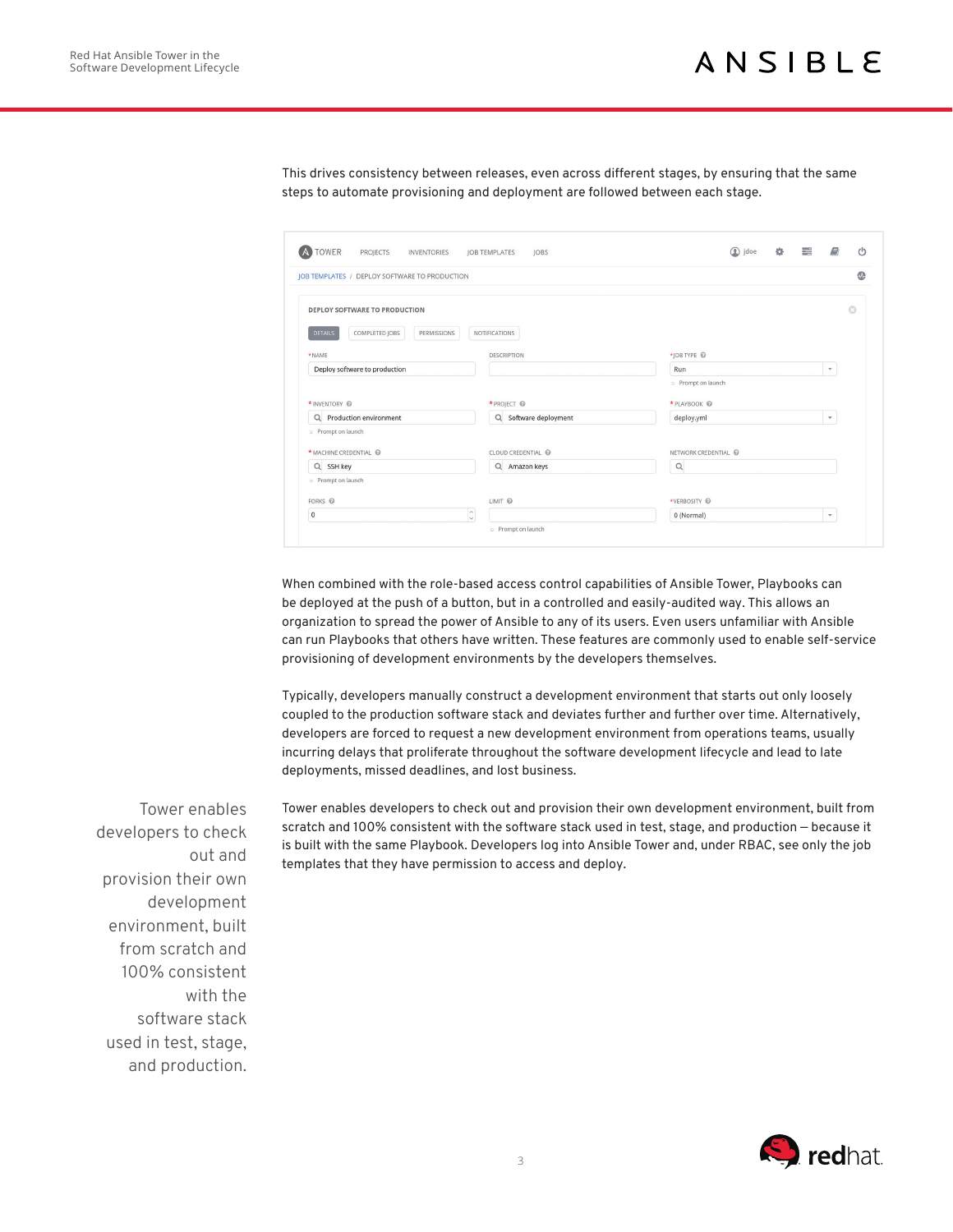The developer presses a few buttons in Ansible Tower, goes and gets a cup of coffee, and then returns to a newly 100% provisioned environment.

| JDOE                              |                            |         | $\odot$               |
|-----------------------------------|----------------------------|---------|-----------------------|
| DETAILS<br>ORGANIZATIONS<br>TEAMS | <b>GRANTED PERMISSIONS</b> |         |                       |
| NAME                              | <b>TYPE</b>                | ROLE    | ACTIONS               |
| <b>Engineering</b>                | Organization               | Member  | $\pmb{\times}$        |
| Deployment team                   | Team                       | Member  | $\boldsymbol{\times}$ |
| Deploy software to production     | Job Template               | Execute | ×                     |
| Deploy software to testing        | Job Template               | Admin   | $\pmb{\times}$        |
|                                   |                            |         | ITEMS 1-4 OF 4        |

Developers do not require any knowledge of Ansible or the Playbook. They can provide new parameters and options, specifying perhaps the release tag of the application to be deployed or fine tuning the deployment to fit within the constraints of the environment. The Playbook handles provisioning the new servers (e.g. by calling out to VMware or Amazon Web Services), deploying and configuring the software stack, and the actual application under development. The developer presses a few buttons in Ansible Tower, goes and gets a cup of coffee, and then returns to a newly 100% provisioned environment. Tear down and re-provisioning is a snap, so a new environment for pristine development can be deployed at any time.

## **QA**

A typical day for QA might look like this: Program a CI tool to automatically build the codebase periodically, deploy to a test environment, run tests, report results. At most shops, some of this work is generally automated, usually building the latest code and the deploying the latest code artifacts into test. Deployment of the application stack may not be automated (or easily refreshed between test cycles), leading to the same consistency problem as in development,or worse, because test environments and artifacts are potentially reused between test cycles.

Here again, the reuse of Playbooks between environments through the Ansible Tower job template will promote consistency between stages of release. Additionally, the same Ansible Tower self-service capability that can be provided to developers can also be provided to testers. QA may write their own Playbooks for automated testing and Ansible Tower can be used to delegate responsibility to QA staff who are not Ansible experts or aren't comfortable running Ansible on the command line.